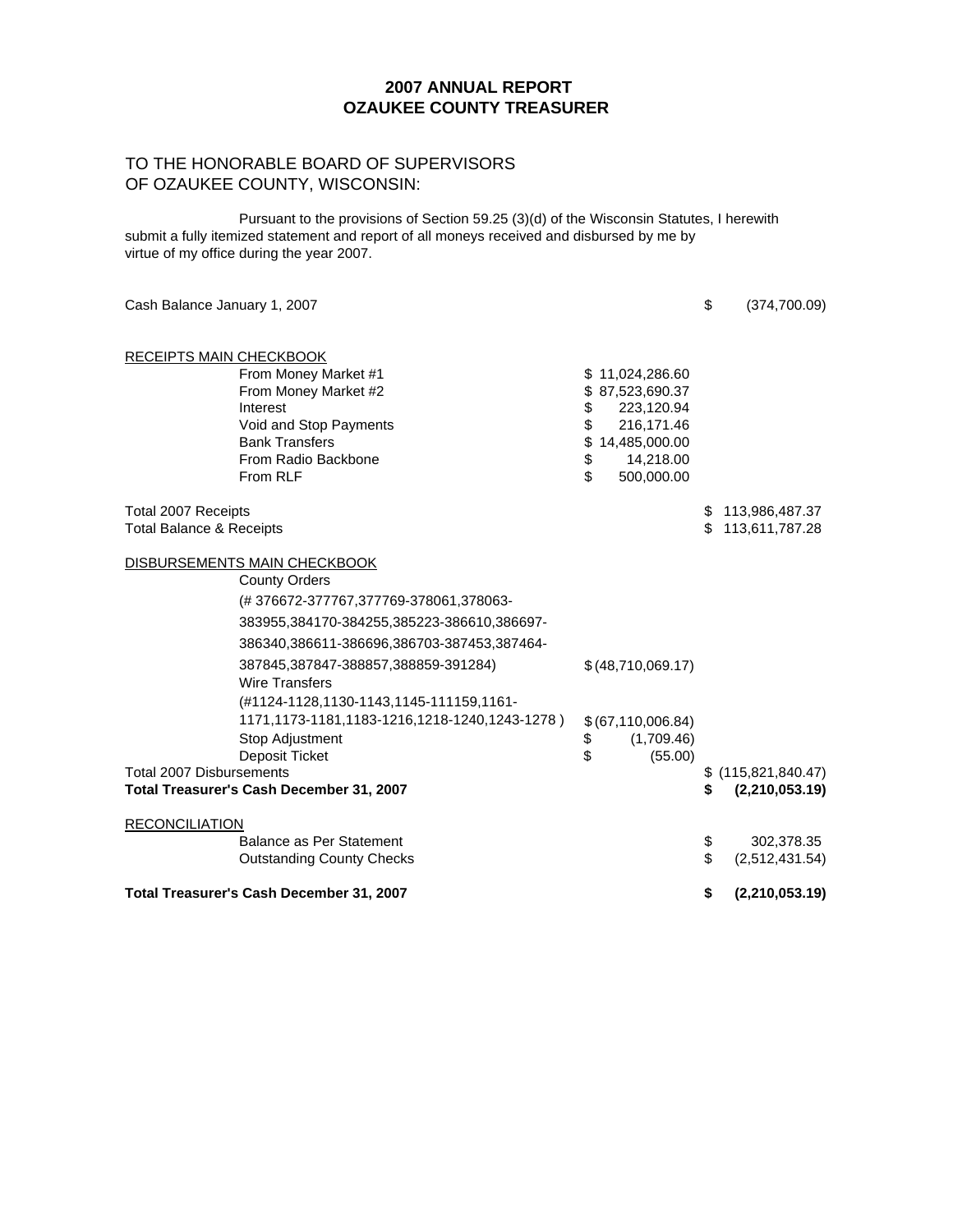| Cash Balance January 1, 2007                    |    |                   | $\mathcal{S}$ | 25,113.13       |
|-------------------------------------------------|----|-------------------|---------------|-----------------|
|                                                 |    |                   |               |                 |
| MONEY MARKET #1 CHECKBOOK RECEIPTS              |    |                   |               |                 |
| <b>Bank Transactions</b>                        | \$ | 4,623,848.28      |               |                 |
| Funds Received Not Ozaukee Co.                  | \$ | 2,500.00          |               |                 |
| Interest                                        | \$ | 4,746.72          |               |                 |
| <b>Bank Transfers</b>                           |    | \$33,898,114.69   |               |                 |
| Settlement                                      |    | \$25,144,135.78   |               |                 |
| County Tax Receipts-E Payments                  | \$ | 337,369.31        |               |                 |
| <b>Redemption Receipts-E Payments</b>           | \$ | 14,535.22         |               |                 |
| <b>Bank Transactions Overpayments</b>           | \$ | 2.23              |               |                 |
| Total 2007 Receipts                             |    |                   | \$            | 64,025,252.23   |
| <b>Total Balance &amp; Receipts</b>             |    | \$                | 64,050,365.36 |                 |
| MONEY MARKET #1 CHECKBOOK DISBURSEMENTS         |    |                   |               |                 |
| Transfers To Money Market #2                    |    | \$(63,991,472.07) |               |                 |
| Funds Rejected Not Oz. Co.                      | \$ | (2,500.00)        |               |                 |
| Transfer to Main Checkbook                      | \$ | (24, 286.60)      |               |                 |
| Transfers To                                    | \$ | (7,000.00)        |               |                 |
| Wageworks                                       |    |                   |               |                 |
| <b>Total 2007 Disbursements</b>                 |    |                   | \$            | (64,025,258.67) |
| <b>Total Treasurer's Cash December 31, 2007</b> |    |                   | \$            | 25,106.69       |
| <b>RECONCILIATION</b>                           |    |                   |               |                 |
| Balance as Per Statement                        |    |                   | \$            | 25,106.69       |
|                                                 |    |                   |               |                 |
| Total Treasurer's Cash December 31, 2007        |    |                   | \$            | 25,106.69       |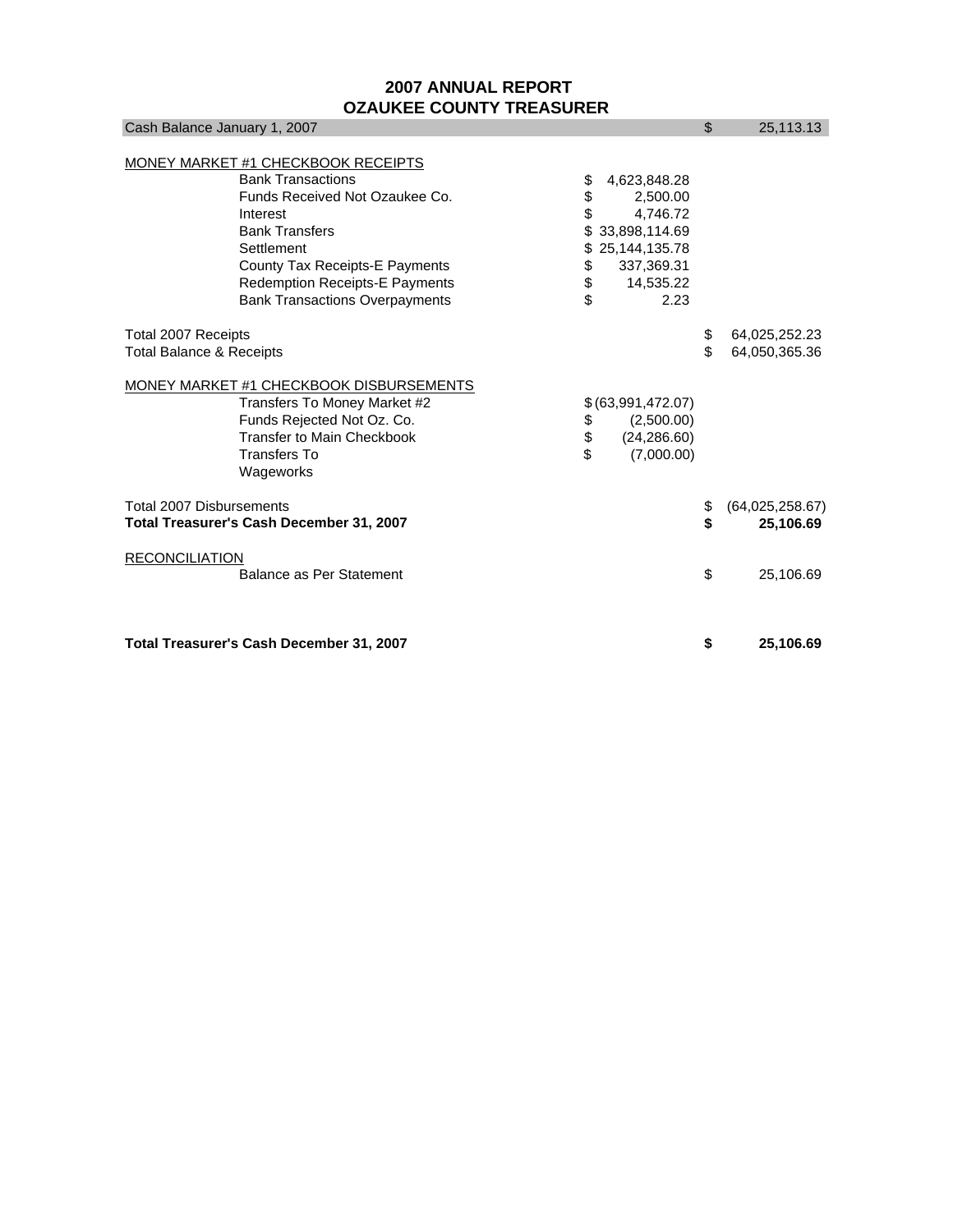| Cash Balance January 1, 2007                                                                                                                                                                                                   |                                        |                                                                                                 | \$ | 5,050,821.38     |  |  |  |  |
|--------------------------------------------------------------------------------------------------------------------------------------------------------------------------------------------------------------------------------|----------------------------------------|-------------------------------------------------------------------------------------------------|----|------------------|--|--|--|--|
| <b>MONEY MARKET #2 CHECKBOOK RECEIPTS</b><br><b>Bank Transactions</b><br>Receivables (OTC)                                                                                                                                     | \$                                     | 21,609.34<br>\$32,057,666.08                                                                    |    |                  |  |  |  |  |
| Redemptions (15309-15499,15508-15595,15597-<br>15971 except E Payments)<br>Interest<br>County Tax (87820-88542,88557-89038,89047-                                                                                              | \$<br>1,792,304.64<br>\$<br>630,481.66 |                                                                                                 |    |                  |  |  |  |  |
| 92866 except E Payments)<br>From Money Market #1<br>From RLF<br>From ROD/Treas<br>AG Use Conv Chrg<br>From Radio Backbone                                                                                                      | \$<br>\$<br>\$<br>\$<br>\$             | \$14,769,074.86<br>63,991,472.07<br>36,276.87<br>3,561.66<br>6,149.00<br>3,350,205.60           |    |                  |  |  |  |  |
| Letter Rpt Fee<br>NSF & Bank Adjustments<br><b>B.T. Overpayments</b><br><b>From Reversal</b><br>Settlement                                                                                                                     | \$<br>\$<br>\$<br>\$<br>\$             | 222.62<br>(38, 197.50)<br>18,780.36<br>26,283.73<br>2,376,262.14                                |    |                  |  |  |  |  |
| From Second Half Tax Acct<br><b>B.T. Reimb</b><br>Tax Overpayments<br>Total 2007 Receipts                                                                                                                                      | \$<br>\$<br>\$                         | 1,419,175.66<br>1,344.23<br>188.92                                                              | \$ | 120,462,861.94   |  |  |  |  |
| <b>Total Balance &amp; Receipts</b>                                                                                                                                                                                            |                                        |                                                                                                 |    | \$125,513,683.32 |  |  |  |  |
| MONEY MARKET #2 CHECKBOOK DISBURSEMENTS<br><b>Transfers To Main Checkbook</b><br><b>Transfers To Payroll Checkbook</b><br><b>Transfers To Unfunded Pension Checkbook</b><br><b>Transfers To LGIP</b><br>Deposit Slip Print Fee | \$                                     | \$ (87,554,875.33)<br>\$(18, 288, 516.77)<br>\$ (2,780,907.28)<br>\$(11,000,000.00)<br>(101.49) |    |                  |  |  |  |  |
| <b>Total 2007 Disbursements</b><br>Total Treasurer's Cash December 31, 2007                                                                                                                                                    | \$                                     | \$(119,624,400.87)<br>5,889,282.45                                                              |    |                  |  |  |  |  |
| <b>RECONCILIATION</b><br>Balance as Per Statement                                                                                                                                                                              | \$                                     | 5,889,282.45                                                                                    |    |                  |  |  |  |  |
| <b>Total Treasurer's Cash December 31, 2007</b>                                                                                                                                                                                |                                        |                                                                                                 | \$ | 5,889,282.45     |  |  |  |  |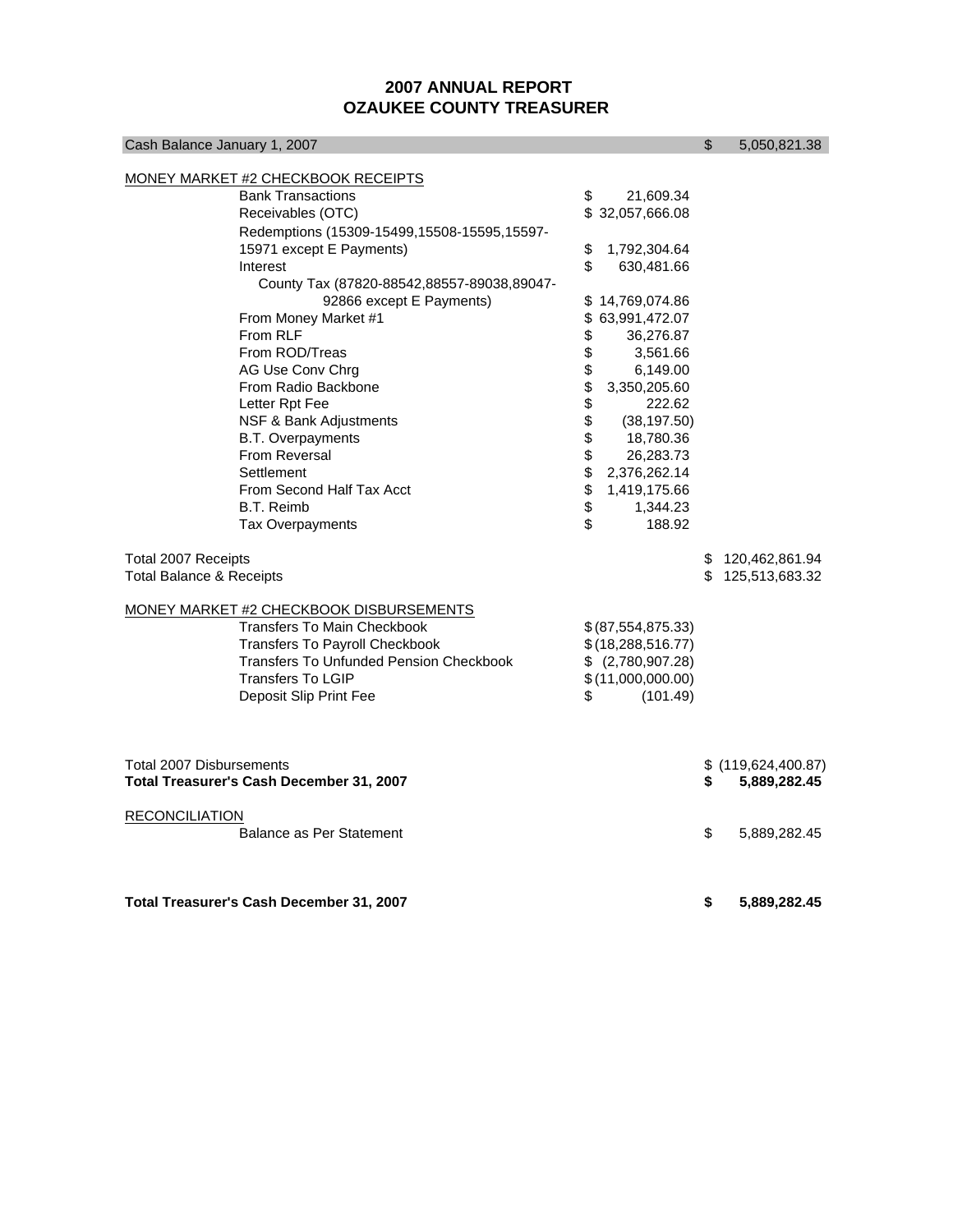| Cash Balance January 1, 2007                                                                                                                           |                                                                       | \$       | 1,344.23                       |
|--------------------------------------------------------------------------------------------------------------------------------------------------------|-----------------------------------------------------------------------|----------|--------------------------------|
| PAYROLL CHECKBOOK RECEIPTS<br>From Money Market #2<br>Bank Transaction 4 Voided P/R Checks<br><b>ACH Return</b><br><b>Void Checks</b>                  | 18,288,516.77<br>æ.<br>\$<br>(1,344.23)<br>\$<br>\$<br>59.56<br>48.54 |          |                                |
| Total 2007 Receipts<br>Total Balance & Receipts                                                                                                        |                                                                       | \$<br>\$ | 18,287,280.64<br>18,288,624.87 |
| PAYROLL CHECKBOOK DISBURSEMENTS<br>Salary Orders (435019-435471)<br>Salary Direct Deposits (38680-56740)<br><b>Manual Payroll Checks</b><br>Adjustment | (233, 334.44)<br>\$(18,055,230.85)<br>\$<br>(10.04)<br>\$<br>(0.02)   |          |                                |
| <b>Total 2007 Disbursements</b><br>Total Treasurer's Cash December 31, 2007                                                                            |                                                                       | \$       | (18, 288, 575.35)<br>49.52     |
| <b>RECONCILIATION</b><br>Balance as Per Statement<br><b>Outstanding Payroll Checks</b>                                                                 |                                                                       | \$       | 7,289.47<br>(7,239.95)         |
| Total Treasurer's Cash December 31, 2007                                                                                                               |                                                                       | 49.52    |                                |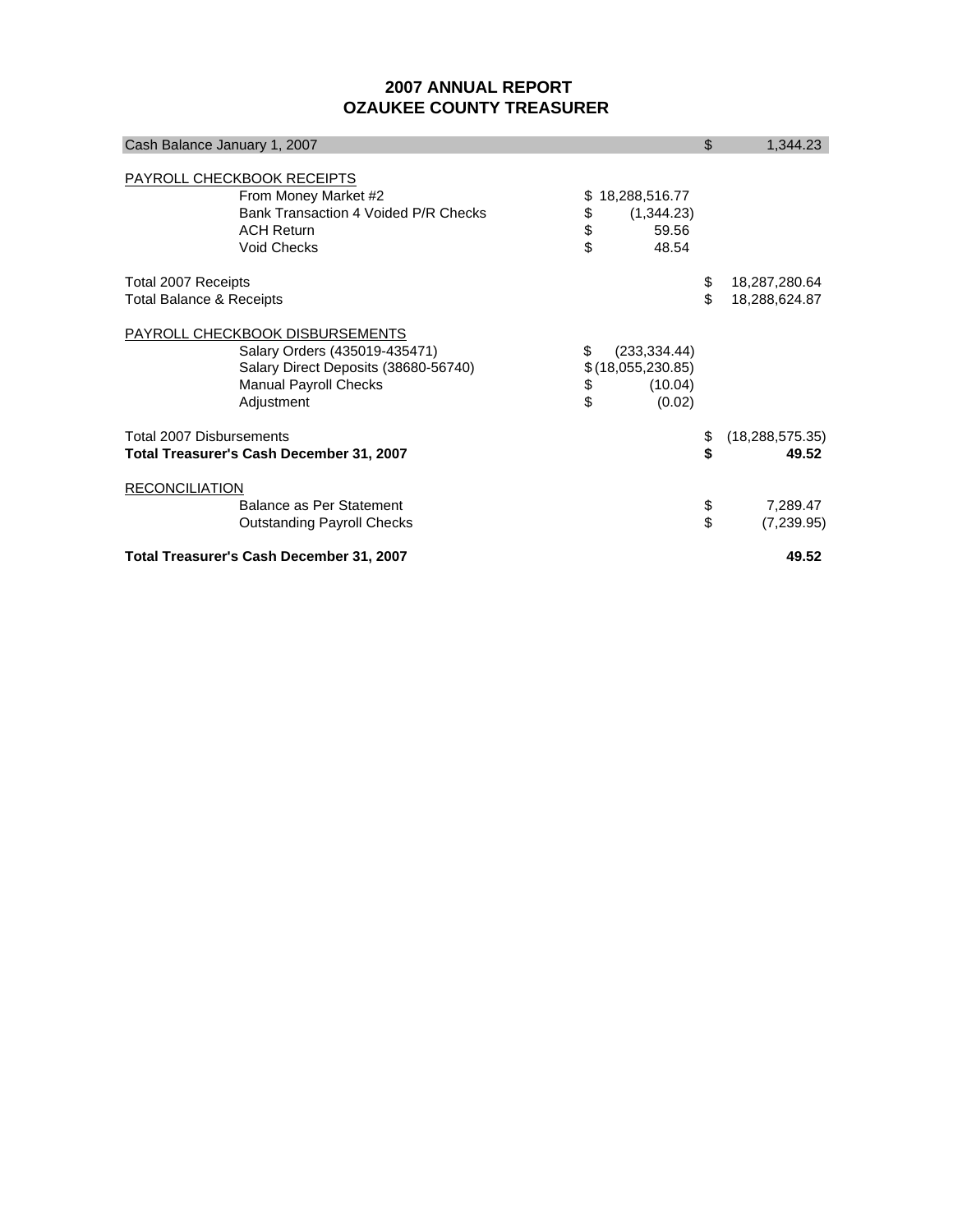| Cash Balance January 1, 2007                                                               |          |                       | \$        | 14,663.94                    |
|--------------------------------------------------------------------------------------------|----------|-----------------------|-----------|------------------------------|
| UNFUNDED PENSION CHECKBOOK RECEIPTS<br>From Money Market #2<br>Interest                    | \$<br>\$ | 2,780,907.28<br>24.35 |           |                              |
| <b>Total 2007 Receipts</b><br>Total Balance & Receipts                                     |          |                       | \$<br>\$. | 2,780,931.63<br>2,795,595.57 |
| UNFUNDED PENSION CHECKBOOK DISBURSEMENTS<br>Wire Transfers (1125,1143,1160,1172,1182,1196) |          | \$ (2,795,260.05)     |           |                              |
| Total 2007 Disbursements<br>Total Treasurer's Cash December 31, 2007                       |          |                       | \$<br>\$  | (2,795,260.05)<br>335.52     |
| <b>RECONCILIATION</b><br>Balance as Per Statement                                          |          |                       | \$        | 335.52                       |
| Total Treasurer's Cash December 31, 2007                                                   |          |                       | \$        | 335.52                       |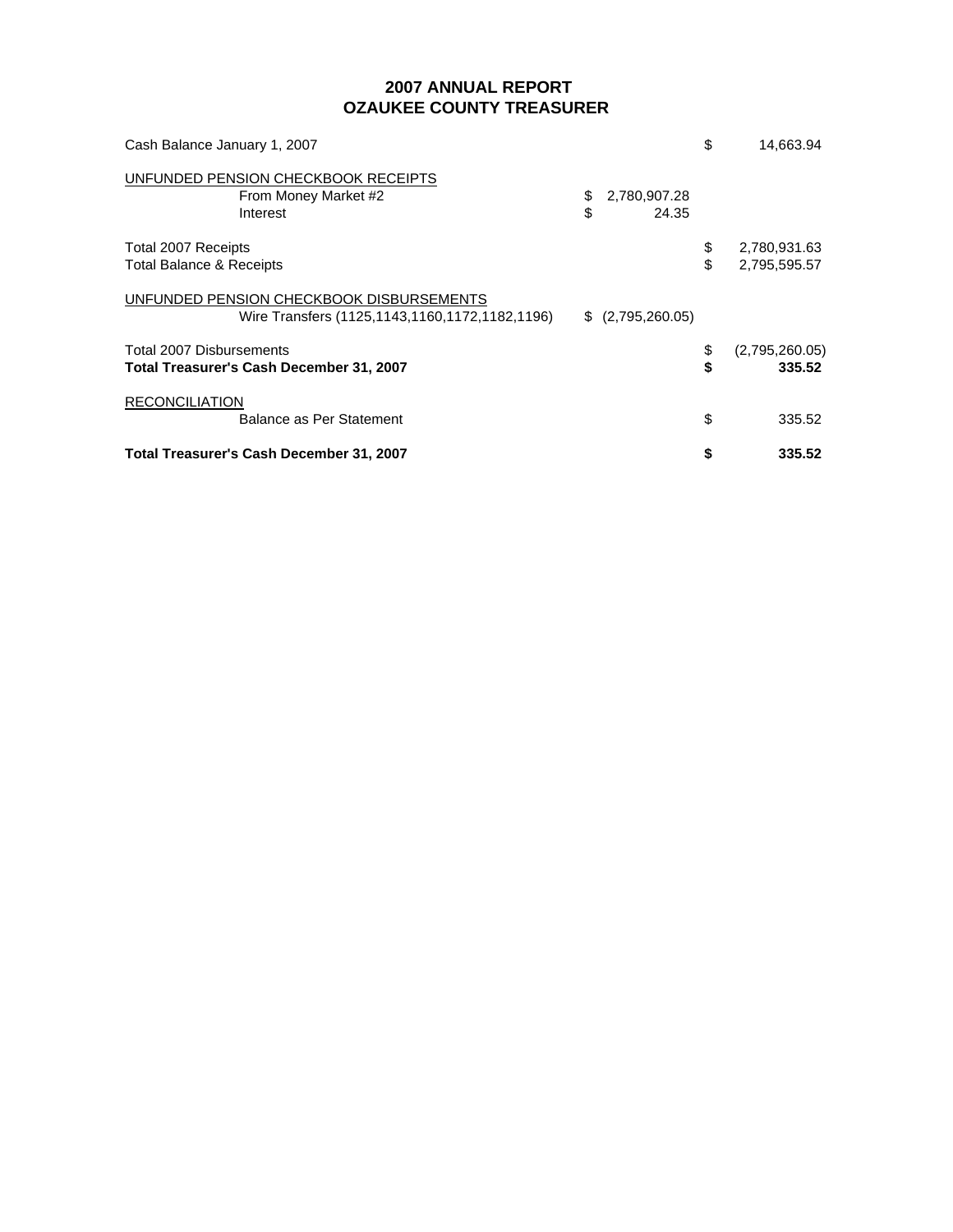#### **OZAUKEE COUNTY TREASURER 2007 ANNUAL REPORT**

| <b>INVESTMENT BALANCES 12/31/07</b>                     |           |              |
|---------------------------------------------------------|-----------|--------------|
| Ozaukee Bank Money Market (TC)                          | \$        | 16,485.15    |
| <b>AIM General Funds</b>                                |           | 17,895.51    |
| <b>DANA</b>                                             |           | 3,628,871.09 |
| PWSB Treas (PC)                                         | 888888888 | 500.00       |
| PWSB Money Market (TC)                                  |           | 6,484.39     |
| <b>PWSB Money Market (RLF)</b>                          |           | 315,683.94   |
| PWSB Money Market (ROD)                                 |           | 323.78       |
| PWSB Money Market (Radio Backbone)                      |           | 1,257,668.62 |
| <b>LGIP General Funds</b>                               |           | 607,654.10   |
| <b>LGIP Health Care Trust</b>                           |           | 181,969.60   |
| <b>LGIP Veteran's Memorial Trust</b>                    |           | 25,668.92    |
| <b>INTEREST EARNED ON INVESTMENTS</b>                   |           |              |
| Interest Investments                                    | \$        | 1,070,135.23 |
| Interest Revolving Loan Fund                            |           | 31,812.50    |
| Interest Health Care Trust                              | \$\$      | 8,754.91     |
| <b>Interest Veterans Memorial Trust</b>                 |           | 1,254.28     |
| Interest Radio Backbone                                 | \$        | 150,724.66   |
| <b>TOTAL INTEREST EARNED ON INVESTMENTS</b>             | \$        | 1,262,681.58 |
| <b>INTEREST &amp; PENALTY ON DELINQUENT TAXES</b>       |           |              |
| Interest                                                | \$        | 305,989.63   |
| Penalty                                                 | \$        | 156,178.52   |
| <b>TOTAL INTEREST &amp; PENALTY ON DELINQUENT TAXES</b> | \$        | 462,168.15   |
| <b>SALES TAX REVENUE</b>                                |           |              |
| Sales Tax General Fund (with accruals)                  | \$        | 5,012,161.00 |
| USE VALUE PENALTY TAX                                   | \$        | 93,340.95    |

STATE OF WISCONSIN )

) and the contract of  $\mathcal{L}$ COUNTY OF OZAUKEE )

I, Karen L. Makoutz, Treasurer of Ozaukee County, do hereby certify that I have compared the foregoing information with the original records for the period commencing January 1, 2007 and ending December 31, 2007, both inclusive; that the same is a correct record thereof as remains of record in my office.

**IN WITNESS WHEREOF**, I have hereunto set my hand and affixed my official seal this 2nd day of February 2008.

S E A L Karen L. Makoutz Ozaukee County Treasurer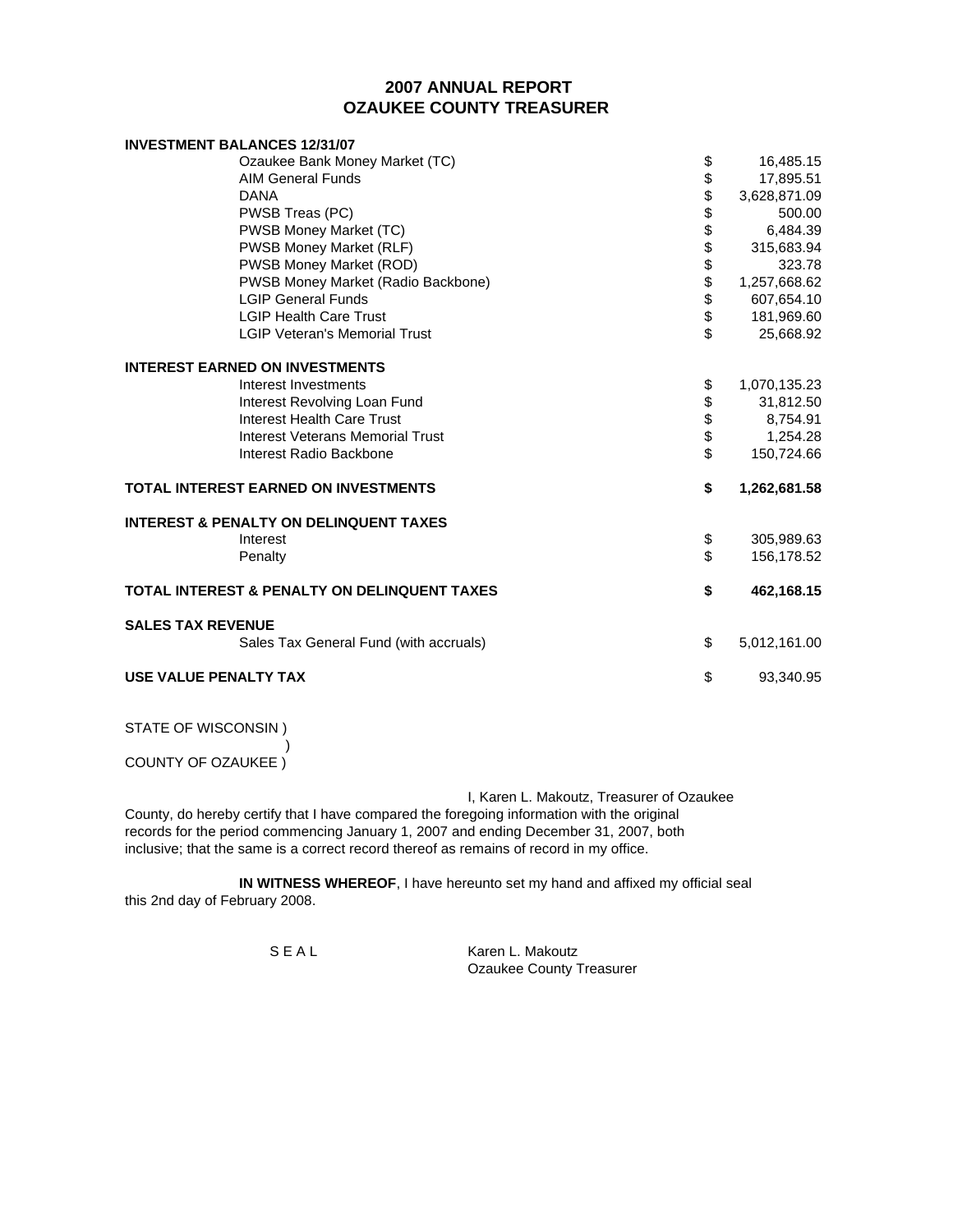# **\*\*ANALYSIS OF OZAUKEE COUNTY DELINQUENT TAXES**

|             |             |                    |                    |                    |          | <b>END OF YEAR</b>     |
|-------------|-------------|--------------------|--------------------|--------------------|----------|------------------------|
| <b>TAX</b>  | <b>SALE</b> |                    |                    | % OF LEVY          |          | <b>TAX CERTIFICATE</b> |
| <b>YEAR</b> | <b>YEAR</b> | <b>COUNTY LEVY</b> | <b>TAX SALE</b>    | <b>UNCOLLECTED</b> |          | <b>ROLL BALANCE</b>    |
| 1977        | 1978        | \$<br>3,387,151.20 | \$<br>227,587.22   | 6.72%              | \$       | 290,644.29             |
| 1978        | 1979        | 3,150,992.93<br>\$ | \$<br>292,032.89   | 9.26%              | \$       | 382,485.05             |
| 1979        | 1980        | \$<br>3,807,239.19 | \$<br>414,683.87   | 10.89%             | \$       | 543,919.71             |
| 1980        | 1981        | \$<br>4,417,223.86 | \$<br>692,393.25   | 15.67%             | \$       | 839,427.01             |
| 1981        | 1982        | \$<br>4,949,267.61 | \$<br>936,512.89   | 18.92%             | \$       | 1,155,448.24           |
| 1982        | 1983        | \$<br>5,269,724.43 | \$<br>864,802.63   | 16.10%             | \$       | 1,217,072.39           |
| 1983        | 1984        | \$<br>5,368,970.79 | \$<br>984,511.94   | 18.33%             | \$<br>\$ | 1,386,498.13           |
| 1984        | 1985        | \$<br>5,920,610.59 | \$<br>832,755.25   | 14.06%             |          | 1,240,865.89           |
| 1985        | 1986        | \$<br>6,195,764.60 | \$<br>808,533.50   | 13.05%             | \$<br>\$ | 1,198,362.11           |
| 1986        | 1987        | \$<br>7,054,754.07 | \$<br>717,371.55   | 10.17%             |          | 1,154,124.68           |
| 1987        | 1988        | \$<br>7,348,989.56 | \$<br>805,093.72   | 10.95%             | \$       | 1,012,239.96           |
| 1988        | 1989        | \$<br>8,367,161.97 | \$<br>819,013.15   | 9.79%              | \$<br>\$ | 1,039,442.98           |
| 1989        | 1990        | \$10,861,347.32    | \$<br>1,169,366.16 | 10.77%             |          | 1,177,678.63           |
| 1990        | 1991        | 9,418,791.98<br>\$ | \$<br>1,722,343.27 | 18.29%             | \$       | 1,540,559.03           |
| 1991        | 1992        | \$10,520,856.81    | \$1,650,685.52     | 15.69%             | \$       | 1,535,316.44           |
| 1992        | 1993        | \$11,200,214.89    | \$1,393,248.60     | 12.44%             | \$       | 1,726,702.23           |
| 1993        | 1994        | \$11,543,671.58    | \$<br>1,067,071.39 | 9.24%              | \$       | 1,121,178.18           |
| 1994        | 1995        | \$11,494,997.06    | \$<br>1,000,338.62 | 8.70%              | \$       | 1,119,349.41           |
| 1995        | 1996        | \$10,462,170.00    | \$<br>1,020,075.17 | 9.75%              | \$       | 1,080,172.34           |
| 1996        | 1997        | \$11,521,540.00    | \$<br>867,113.80   | 7.53%              | \$       | 804,202.78             |
| 1997        | 1998        | \$14,358,229.00    | \$<br>862,554.92   | 6.01%              | \$       | 737,182.01             |
| 1998        | 1999        | \$13,603,980.00    | \$<br>779,002.21   | 5.73%              |          | 773,520.35             |
| 1999        | 2000        | 9,380,528.00<br>\$ | \$<br>845,933.38   | 9.02%              | \$       | 744,024.56             |
| 2000        | 2001        | \$12,914,745.00    | \$<br>971,258.71   | 7.52%              | \$<br>\$ | 944,172.39             |
| 2001        | 2002        | \$15,343,197.44    | 1,154,219.46       | 7.52%              |          | 1,025,141.22           |
| 2002        | 2003        | \$15,307,317.01    | \$<br>1,181,733.87 | 7.72%              | \$       | 1,168,520.98           |
| 2003        | 2004        | \$16,415,972.64    | \$<br>979,071.34   | 5.96%              |          | 1,023,099.32           |
| 2004        | 2005        | \$16,860,541.75    | \$<br>1,165,983.46 | 6.92%              | \$       | 1,042,543.36           |
| 2005        | 2006        | \$17,525,469.09    | \$1,143,143.02     | 6.52%              | \$       | 1,161,930.79           |
| 2006        | 2007        | \$18,005,783.07    | \$1,676,182.47     | 9.31%              | \$       | 1,402,332.78           |
| 2007        | 2008        | \$18,262,492.00    |                    |                    |          |                        |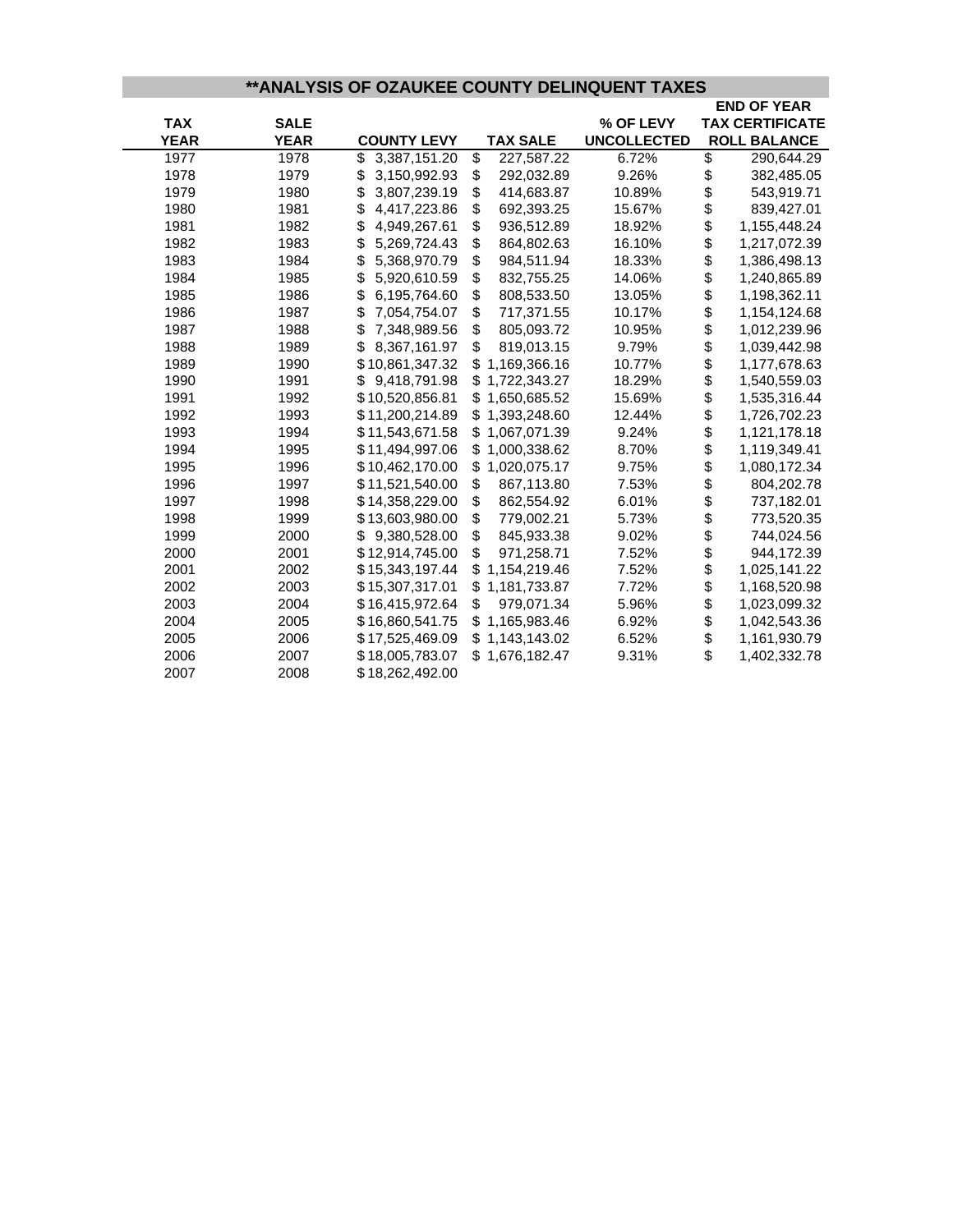#### **\*\*ANALYSIS OF COUNTY HELD TAX LIEN CERTIFICATES AS OF 12/31/07\*\***

|                 | <b>00 TAX</b> |    | <b>01 TAX</b> | 02 TAX     | <b>03 TAX</b> |     | <b>04 TAX</b> |     | <b>05 TAX</b> |     |                |    |                |  | <b>06 TAX</b> |  |  |
|-----------------|---------------|----|---------------|------------|---------------|-----|---------------|-----|---------------|-----|----------------|----|----------------|--|---------------|--|--|
|                 | 01 SALE       |    | 02 SALE       | 03 SALE    | 04 SALE       |     | 05 SALE       |     | 06 SALE       |     |                |    | 07 SALE        |  | <b>TOTAL</b>  |  |  |
| <b>TOWNS</b>    |               |    |               |            |               |     |               |     |               |     |                |    |                |  |               |  |  |
| Belgium         |               |    |               |            |               |     |               | \$  | 10,989.90     | S   | 29,328.83      | S  | 40,318.73      |  |               |  |  |
| Cedarburg       | \$7,557.22    | \$ | 837.39        | \$<br>4.44 | \$<br>735.97  | -\$ | 3.26          | S   | 16,080.35     | S   | 68,669.01      | S  | 93,887.64      |  |               |  |  |
| Fredonia        | \$15,567.48   | S  | 4,812.28      |            |               |     |               |     | 3,121.83      |     | 31,930.95      | S  | 55,432.54      |  |               |  |  |
| Grafton         | 274.92<br>S   |    |               |            |               | \$  | 80.48         | S   | 20,128.64     |     | 51,885.18      | S  | 72,369.22      |  |               |  |  |
| Port Washington |               |    |               |            |               |     |               | \$  | 1,755.80      |     | 22,402.29      | £. | 24,158.09      |  |               |  |  |
| Saukville       |               |    |               |            |               |     |               | \$  | 4,353.84      | \$. | 16,175.55      | S  | 20,529.39      |  |               |  |  |
|                 |               |    |               |            |               |     |               |     |               |     |                |    |                |  |               |  |  |
| <b>VILLAGES</b> |               |    |               |            |               |     |               |     |               |     |                |    |                |  |               |  |  |
| Bayside         |               |    |               |            |               |     |               |     |               |     |                |    |                |  |               |  |  |
| Belgium         |               |    |               |            |               |     | \$4,082.04    | \$  | 11,017.53     | S   | 65,064.57      |    | 80,164.14      |  |               |  |  |
| Fredonia        |               |    |               |            |               |     |               | \$  | 8,503.82      | S   | 26,061.59      | S  | 34,565.41      |  |               |  |  |
| Grafton         |               |    |               |            |               |     |               | S   | 11,864.66     | S   | 95,777.67      | \$ | 107,642.33     |  |               |  |  |
| Newburg         |               |    |               |            |               |     |               |     |               |     |                |    |                |  |               |  |  |
| Saukville       |               |    |               |            |               |     |               | \$. | 29,602.30     | \$. | 54,793.98      |    | 84,396.28      |  |               |  |  |
| Thiensville     |               |    |               | \$2,864.01 | \$4,298.03    |     | \$4,403.60    | S   | 9,746.98      | \$  | 30,771.81      |    | 52,084.43      |  |               |  |  |
|                 |               |    |               |            |               |     |               |     |               |     |                |    |                |  |               |  |  |
| <b>CITIES</b>   |               |    |               |            |               |     |               |     |               |     |                |    |                |  |               |  |  |
| Cedarburg       |               |    |               |            |               |     |               |     | \$13,448.05   | \$  | 93,533.83      |    | 106,981.88     |  |               |  |  |
| Mequon          | \$4,111.93    |    | \$1,225.55    | \$1,638.92 | \$3,313.83    |     | \$7,237.53    | S.  | 96,742.33     | S   | 414,173.80     | S  | 528,443.89     |  |               |  |  |
| Port Washington |               |    |               |            |               |     |               | S.  | 19,681.64     | S   | 81,677.17      | S  | 101,358.81     |  |               |  |  |
| <b>TOTALS</b>   | \$27,511.55   |    | \$6,875.22    | \$4,507.37 | \$8,347.83    |     | \$15,806.91   |     | \$257,037.67  |     | \$1,082,246.23 |    | \$1,402,332.78 |  |               |  |  |